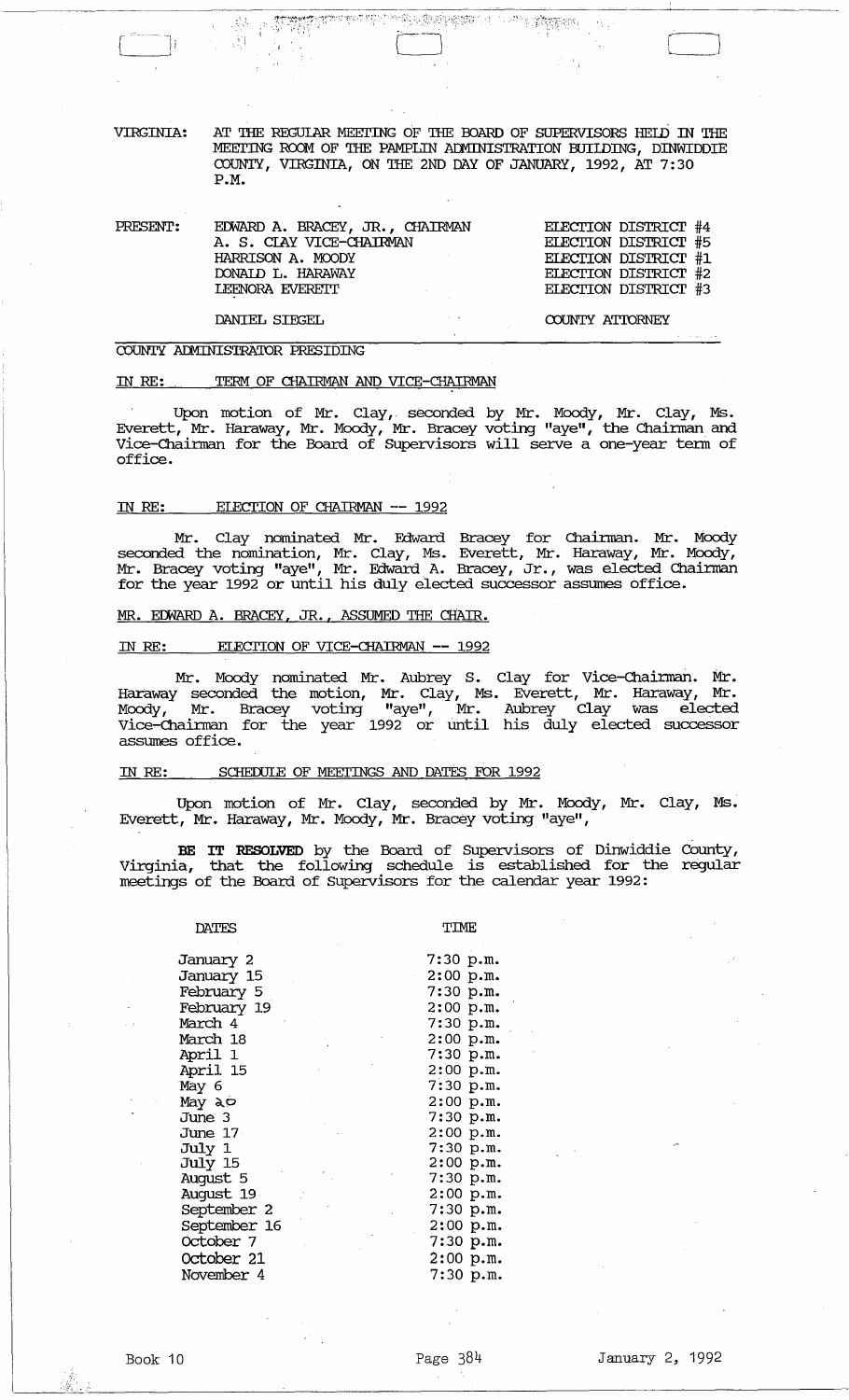| November 18 | $2:00$ p.m. |
|-------------|-------------|
| December 2  | 7:30 p.m.   |
| December 16 | $2:00$ p.m. |

#### IN RE: MINUTES

Upon motion of Mr. Clay, seconded by Mr. Haraway, Mr. Clay, Ms. Everett, Mr. Haraway, Mr. Moody, Mr. Bracey voting "aye",

BE IT RESOLVED by the Board of SUpervisors of Dinwiddie County, Virginia, that the minutes of the December 19, 1991, Continuation Meeting, are hereby approved in their entirety.

#### **IN RE: TRANSFER OF FUNDS**

The County Administrator asked the Board for authorization to transfer \$12,800 from the earnest money in capital Projects to the General Fund. These funds would reimburise the general fund for payment to the Dinwiddie County Water Authority for fire hydrant maintenance fees.

Upon motion of Mr. Clay, seconded by Ms. Everett, Mr. Clay, Ms. Everett, Mr. Haraway, Mr. Moody, Mr. Bracey voting "aye",

BE IT RESOLVED by the Board of Supervisors of Dinwiddie County, Virginia, the Treasurer is authorized to transfer \$12,800 from capital Projects to the General Fund.

#### IN *RE:* CIAIMS

Upon motion of Mr. Haraway, seconded by Mr. Clay, Mr. Clay, Ms. Everett, Mr. Haraway, Mr. Moody, Mr. Bracey voting "aye",

BE IT RESOLVED by the Board of Supervisors of Dinwiddie County, Virginia, that the following claims are approved and funds appropriated for same using checks #16851 thru #17063, (void checks #16820 - 16850; #16980 and #16982): General Fund - \$272,855.10; E911 - \$2,035.85; Self Insurance - \$7,004.85; Capital Projects - \$180.50; Law Library - \$64.18; for a total of  $$282,144.44$ .

## IN *RE:* CITIZEN COMMENTS

 $\ddot{\phantom{1}}$ 

1. Mr. Thomas VanPelt, 22811 Old Vaughan Road, asked the Board if any thing had been done at the two Retreats held that the public should know.

The County Administrator told Mr. VanPelt that a strategic plan had been implemented and that it was available to the public. Many other things were also discussed and hopefully some good relationships established with the School Board and the Board of supervisors.

Mr. VanPelt expressed the desire to see a comprehensive plan for the County. He told the Board that he had read an article in the paper recently about two Counties; one had a comprehensive plan which they had stuck with and that County was doing very well; another County also had stack with and that county was doing very well, abouter county also had doing well. The County has a 28 1/2 million dollar budget. If we had a good plan, maybe we could get a little better on this. "The point I am trying to make is - that the County needs a comprehensive plan and it needs to stick with it." Also, do the citizens have any input in the comprehensive plan? since it is our money, don't you feel it would be to the betterment of the County to include us?

. 2. Mr. J. L. Mayton, Wilson Virginia, asked the Board for some assistance in relief of payment of personal property taxes because he is completely disabled. He stated that the only things he owned were his comprecity distance. The Board did die only dilings he omed water instance of wouldn't even have the car except for the fact he had to have transportation to· go to the doctors. His request to the Board was for exemption from County property taxes.

The Commissioner of the Revenue informed the Board that there is a exemption allowed under the State Code, but that the County would have to have an ordinance to include it in the Code.

 $\sim 100$   $\sim 100$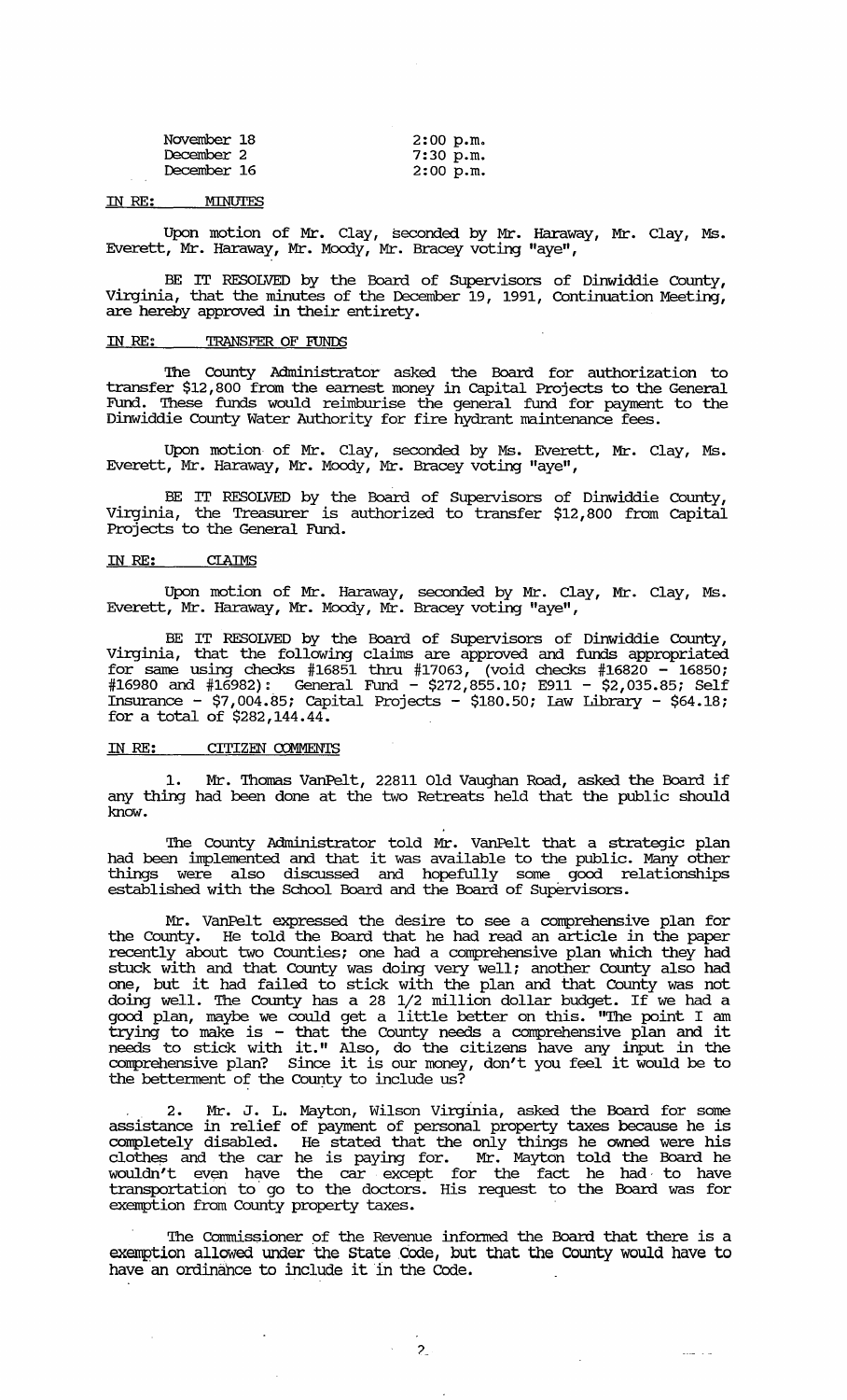The Board said it would look into the matter and determine if anything needed to be done.  $\mathcal{F}_{\text{eff}}^{\text{max}}$ 

[-------,J

 $\frac{1}{2} \sum_{i=1}^n \frac{1}{2} \sum_{i=1}^n \frac{1}{2} \sum_{i=1}^n \frac{1}{2} \sum_{i=1}^n \frac{1}{2} \sum_{i=1}^n \frac{1}{2} \sum_{i=1}^n \frac{1}{2} \sum_{i=1}^n \frac{1}{2} \sum_{i=1}^n \frac{1}{2} \sum_{i=1}^n \frac{1}{2} \sum_{i=1}^n \frac{1}{2} \sum_{i=1}^n \frac{1}{2} \sum_{i=1}^n \frac{1}{2} \sum_{i=1}^n \frac{1}{2} \sum_{i=$ 

 $\mathcal{L}_{\mathcal{A}}$ 

# IN RE: AMENDMENTS TO THE AGENDA

第58章 解释

Upon motion of Mr. Moody, seconded by Mr. Clay, Mr. Clay, Ms. EVerett, Mr. Haraway, Mr.· Moody, Mr. Bracey voting "aye", the following amendment was approved.

Add: 11. - Appointments - change order of remaining items.

# IN RE: REPORT -- VIRGINIA DEPARIMENT OF TRANSFORTATION

Ms. Permy Forrest, Resident Engineer, Virginia Department of Transportation, stated she did not anything to report, but would be glad to answer any questions the Board may have.

1. Ms. Everett asked about the improvements on Rt. 619.

2. Mr. VanPelt asked when the Railroad was going to install the crossing arms at Carson. Ms. Forret said the RR had assured her that the project for the crossing arms at Carson would be started soon. When, she didn't know.

3. Ms. Everett asked if anything new had been decided about the stop light at Rts. 226 and 460? Ms. Forrest said it does not meet speCifications for signalization at this time.

#### IN RE: COMMISSIONER OF THE REVENuE

Mrs. Deborah Marston, Commissioner of the Revenue, had nothing to report for the month but. stated she would be glad to answer any questions.

#### IN RE: TREASURER -- REPORT

Mr. William E. Jones submitted his report for the month to the Board. He told the Board he had notning else to report but would answer any questions. He wished them all a Happy New Year and welcomed Ms. Everett and Mr. Haraway aboard. .

IN RE: COMMONWEAL'll:I ATIORNEY **--** REFDRl' .

Mr. T. O. Rainey, III, Commonwealth Attorney, was not present.

#### IN RE: SHERIFF **--** REFDRl'

No one was present to represent the Sheriff's Department.

#### IN RE: BUIIDING INSPECIOR **--** REFDRl'

Mr. Dwayne Abernathy, Building Inspector, was not present.

#### IN RE: **ANIMAL WARDEN** -- REPORT

Mr. John Mellick, Animal Warden, submitted his report for the month of December. He told the Board he had two claims for livestock and said he had investigated both claims and he recommended approval of both.

#### IN RE: LIVESTOCK CIAIM -- TOM GRAVITT

Upon motion of Mr. Clay, seconded by Ms. Everett, Mr. Clay, Ms. Everett, Mr. Haraway, Mr. Moody, Mr. Bracey voting "aye", the livestock claim of Mr. Tom Gravitt, 19618 Turkey Egg Road, Dinwiddie Virginia, in the amount of \$90.00 was approved.

#### IN RE: LIVES'lDCK CIAIM· **--** WILLIAM OVERTON

. Upon motion of Mr. Moody, seconded by Mr. Haraway, Mr. Clay, Ms. Everett, Mr. Haraway, Mr. Moody, Mr.· Bracey voting "aye", the livestock claim of Mr. William OVerton, 11514 Boydton Plank Road, Dinwiddie Virginia, in the amount of \$80.00 was approved.

## IN RE: DIRECTOR OF PLANNING -- REPORT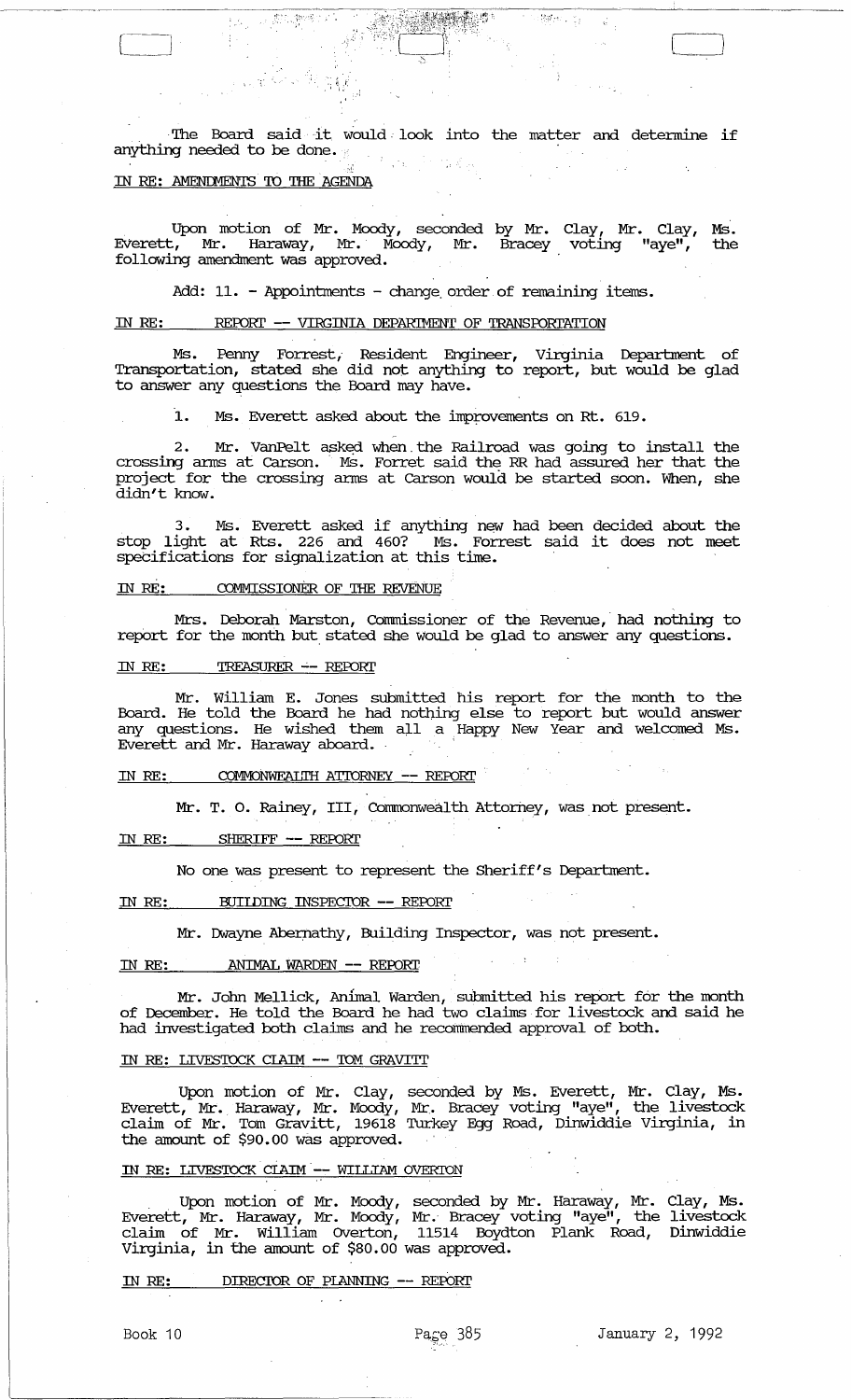Mr. leonard Ponder, Director of Planning, told the Board that Mr. Clarke and the representatives from Motorola had checked the space for the E911 equipment and it would be a tight fit, but we will be able to get it in the office.

### IN *RE:* DIRECIOR OF SOCIAL SERVICES -- REroRI'

Mrs. Peggy McElveen, Director of Social Services, stated she had nothing to report, but would answer any questions they may have.

## IN RE: SUPERINTENDENT OF SCHOOLS -- REPORT

Dr. Richard Vauglm, SUperintendent of Schools, gave a short report on the school year progress.

## IN RE: COUNTY ATIORNEY -- REPORI'

Mr. Daniel Siegel, County Attorney, told the Board he had no report for this evening but would answer any questions they may have.

### IN RE: RECREATION DIRECIOR -- REroRI'

Mr. Tony Rinaldi submitted the progress report for the month of December, 1991 and the 1991 yearly report. Mr. Rinaldi told the Board he really didn't want to delete the funds in the Recreation's capital Projects Fund and asked for guidance in leaving the funds in tact. He asked what the Boards feelings were about the situation.

Ms. Everett stated she would like to keep the capital FUnds for the Recreation Department left in tact. Several of the members of the advisory committee had contacted her. She said she knew that the department had put a lot of effort into building the fund up and they may want to make a land acquisition or something in the future. She felt it want to make a fail acquisition of someting in the future. She felt it wiped out to zero. She asked the Board to reconsider, and not delete the capital Project Fund.

Mr. Haraway asked if this action had been discussed with the committee?

Mr. Rinaldi said he didn't have a chance because of the weather and timing.

Mr. Haraway said that Mr. Rinaldi had mentioned that he had done a study and that this money would be paid back. He asked what the anticipated pay-back period would be?

Mr. Rinaldi said he didn/t know if it had been discussed when all of the money would be paid back. But that he had indicated to the Board that the money is there. It could not be done in a matter of two to three years, and maybe not even in five years, but the potential is there.

Mr. Moody asked how much money is in the capital Project Fund? Approxilnately \$13,500, answered Mr. Rinaldi.

The County Administrator informed Mr. Haraway that \$14,000 was to be taken from the capital Projects Fund and the remaining \$28,349 was to be loaned from the reserve.

Mr. Clay said he had no problem taking the \$14, 000 from the reserve but that it needed to be repaid because the County had worked extremely hard to get the reserve up, and if the Board started taking \$42,000 here and there it wouldn't take long before it wasn't where we needed it to be. '!he auditors like for us to keep the reserve at 5% of our operating budget. I can go along with this one thing, but I would not be in favor of taking money out of the reserve on a regular basis. It is just too hard to taking money out of the<br>get it in the reserve.

Mr. Moody suggested that instead of making the loan for the total amount requested by the Recreation maybe take \$6, 000 out and leave some in there and pay it back in a yearly amount, budgeted in the recreation fund - pay back from the receipts of the project.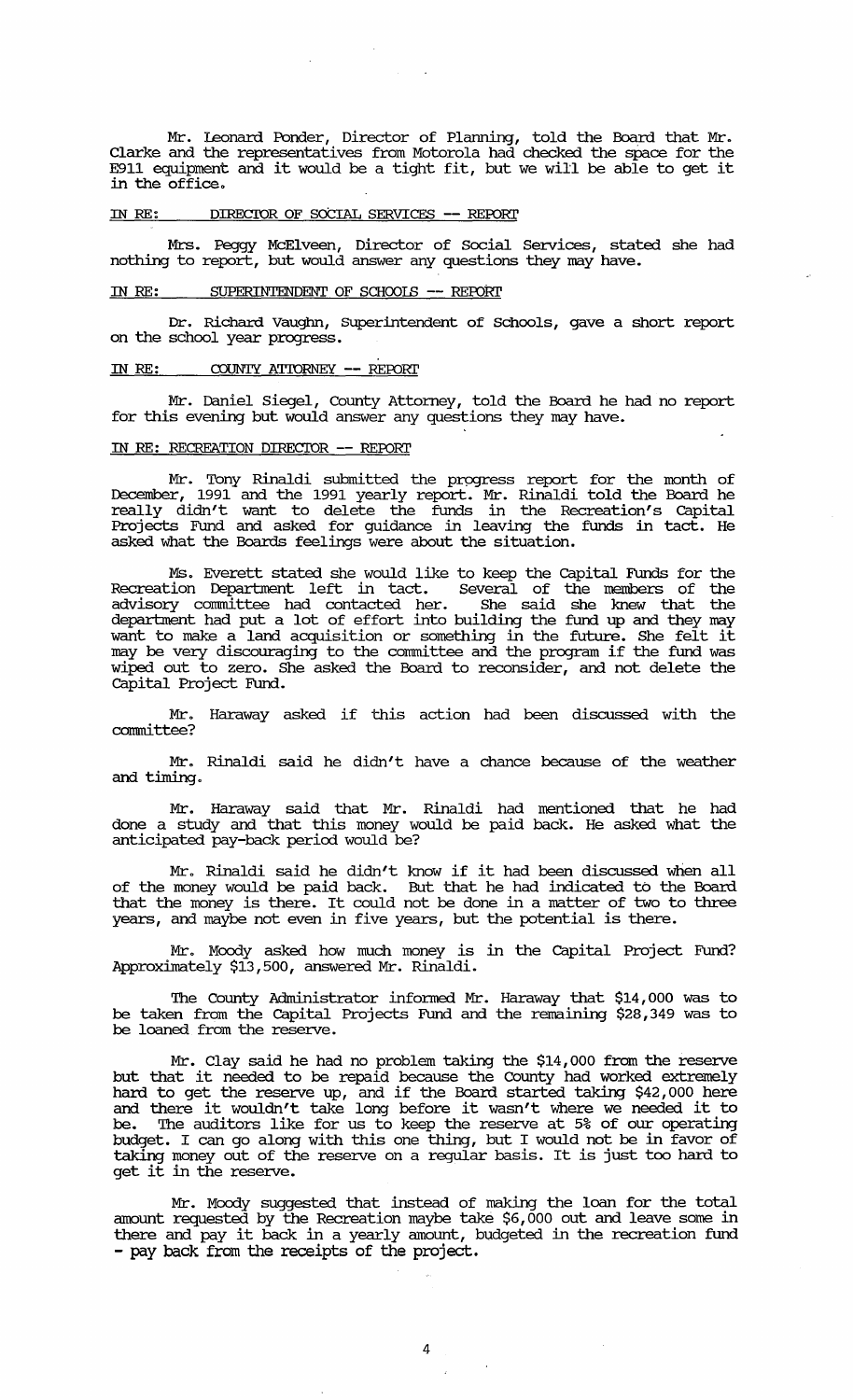Mr. Haraway stated that he agreed with Mr. Moody. The funds should be returned, but he thought the Board should look at a pay back schedule. The County should have a projected income statement indicating what the Board projects should be returned by the year. So that way we will know how long we are talking about, five years - ten years or what.

Mr. Rinaldi inserted that he felt the department needed to go through a full season before they could tell what it was going to do. He said he felt he needed to do this before they got into a set amount to be paid back.

He said the County was in the running for a \$20,000 Grant. The County will know in the middle of the month whether it will get it. He said he was working in conjunction with Virginia Comnonwealth on the grant. He also infonned the Board that he was trying to acquire a grant working with the Greater Richmond Foundation who works hand-and-hand with For Kids Sake, Nonna Blalock, T.V. 6.. '!he County has a one acre lot on Quaker Road, which was donated to the Recreation Department by Thelma Blackwell for a tot lot. '!he Greater Richmond Foundation does make grants from \$1,000 to \$10,000 in order to buy "Tot-lot" equipment.

Mr. Clay asked Mr. Rinaldi to see what the Recreation Department could come up with and let the Board try to decide what it could do, since it was popped on them tonight. He explained that the Board had made a loan to the Water Authority several years ago and it was still there. No payment schedule was set up so nothing had been repaid on the \$250,000 and they still owe it. He said a pay back schedule had to be set.

Mr. Bracey asked if the Board was to allow. the Recreation Department to get the funds \$42,000 out of the reserve and leave... No, stated Mr. Clay, I am not saying to do anything tonight. Just take it under advisement and on the first meeting in February, maybe Mr. Rinaldi can come up with some figures or estimates on what he thinks he can do.

Mr. Rinaldi said the project was scheduled to begin on January 7th, which would take approximately ten days. Based on the weather, he felt it would be done a lot quicker. Mr. Hawkins estimated the job would be completed by January 31, 1992.

Ms. Everett asked Mr. Rinaldi what the \$20,000 Grant was for?

Mr. Rinaldi responded that the \$20,000 grant was a grant to do a study, on the strategies for developing recreation in terms of "What Recreation Can Do For Dinwiddie County", in terms of tourism, economic development, population and quality of life. It is a study which has not been done, there is very little information on rural recreation. This will be a lead situation in which it will be a blue print for other Counties to be a lead situation in which it will be a blue print for other counties to follow, if they wish when the project is complete. He said he felt it was a very beneficial study to the County and it will give the County a guide a very beneficial study to the County and it will give u.<br>as to where recreation will want to go and what it can do.

Mrs. Anne Scarborough told Mr. Rinaldi that she had asked who's budget would bear the blunt for the electric bill and that he had told her that it would be worked out and let them know who would be responsible for turning the lights out.

Mr. Rinaldi said that the fields would be installed with a lock and key so that no one could just go in and turn the lights on and leave them on. Also a meter had been looked into so that each time the lights were used it could be monitored and whoever used the field would be responsible for the payment of the lights.

## IN RE: DIRECIDR OF WASTE MANAGEMENT **--** RErom'

Mr. Denny King, Director of Waste Management, gave a report for the month to the Board. He said that he had a bid opening on Tuesday concerning 40 dumpsters and 10 recycling bins. He said got some great bids in fact they were cheaper than last year. The following is a list of the bids:

# *PRICES* PER EACH CONTAINER

1. Cavalier Equipment Comp.

 $10 - 490.67$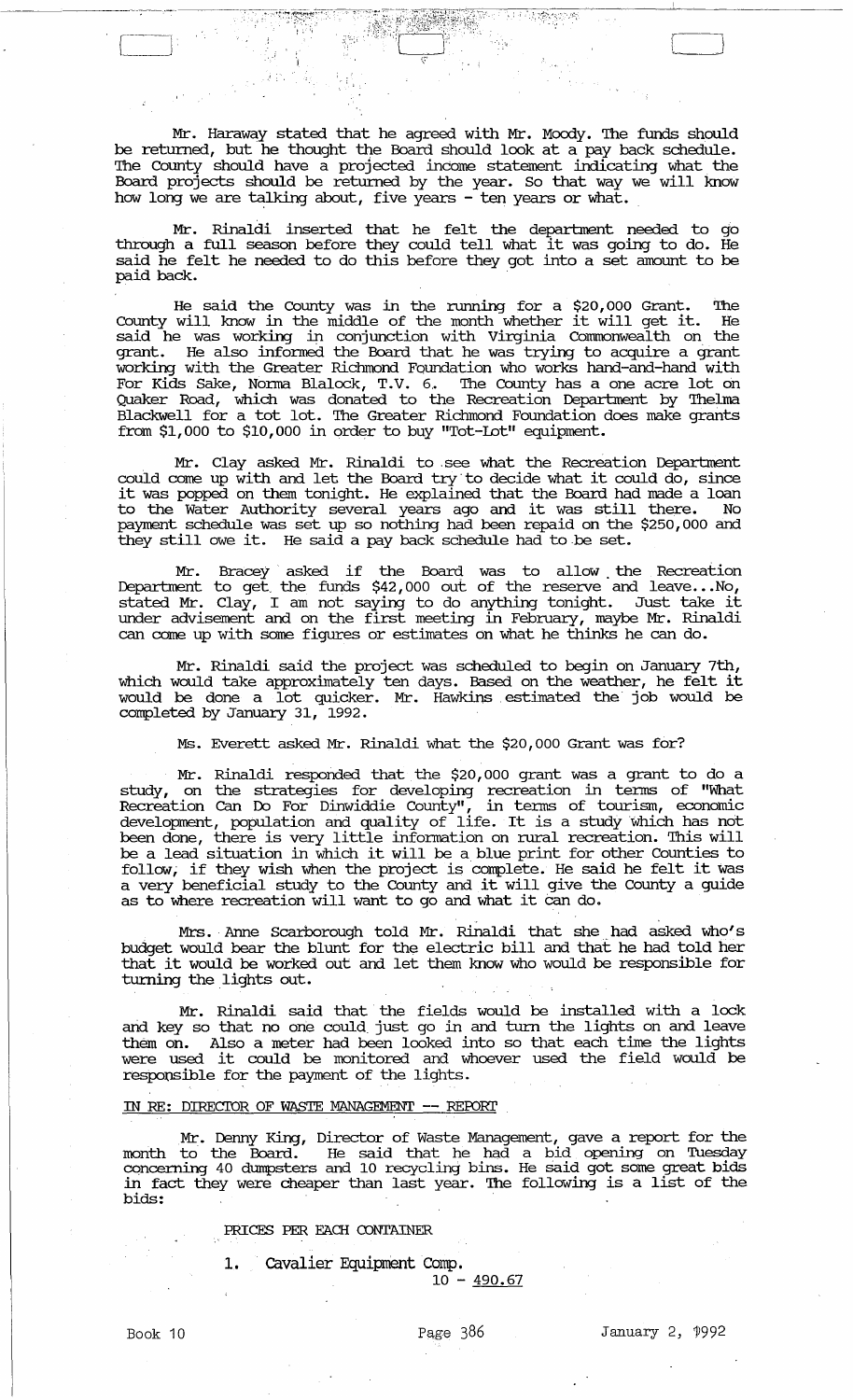|                                                    | $40 - 455.67$ |
|----------------------------------------------------|---------------|
| 2. Lewis Steel Works                               | $10 - 489$    |
|                                                    |               |
|                                                    | $40 - 432$    |
| 3. Industrial Refuse Sales                         | $10 - 476$    |
|                                                    | $40 - 456$    |
| 4. Mr. Garbage USA                                 | $10 - 551$    |
|                                                    |               |
|                                                    | $40 - 466$    |
| 5. Peck Recycling                                  | $10 - 698.03$ |
|                                                    | $40 - 576.67$ |
| 6. Refuse Equipment Corp.<br>$10 - \frac{439}{10}$ |               |
|                                                    |               |
|                                                    | $40 - 369$    |
| 7. Sanco                                           |               |
|                                                    | $10 - 548.75$ |
| 8. Solid Waste Equipment                           | $40 - 444.68$ |
|                                                    | $10 - 460$    |
|                                                    |               |
|                                                    | $40 - 390$    |

Mr. King asked the Board for authorization to proceed with the lowest bid if the dumpsters met the requirements; and if not, he would like to have authorization to award the bid to Solid Waste Equipment which was the next bidder. Mr. King said he was familiar with these dumpsters and knew they would meet the specifications.

Upon motion of Mr. Moody, seconded by Mr. Clay, Mr. Clay, Ms. Everett, Mr. Haraway, Mr. Moody, Mr. Bracey voting "aye", the Director of Waste Management was authorized to proceed with the bid from Refuse Equipment corporation of \$439.00 each for the ten recycling bins and \$369.00 each for the forty dmnpsters.

### IN RE: POSITION ANNOUNCEMENT

Upon motion of Ms. Everett, seconded by Mr. Clay, Mr. Clay, Ms. Everett, Mr. Haraway, Mr. Moody, Mr. Bracey, voting "aye", Mr. David W. Nichols was appointed to·the position of Public Safety Officer, effective January 21, 1992 at Grade 14, Step B1, at an annual salary of \$29,052.00.

#### IN RE: RECESS

The Chairman declared a recess at 9:10 p.m. The meeting reconvened at 9:20 p.m.

## IN RE: COUNTY ADMINISTRATOR COMMENTS

1. 'Ihe County Administrator told the Board that there was an introductory meeting last Friday for the Southside Regional Airport Authority at Blackstone held in Nottoway and the Authority is in the fornation process. 'Ihe hopes are to manage the new agricultural export air facility that they are seeking to establish in the County of Nottoway. Dinwiddie County has been invited to become a member of that Authority.

2. Ms. Diane Galbreath, has asked for some new appointments to the Office on Youth and Community Services because of some resignations.

 $\left[ \begin{array}{c} 6 \end{array} \right]$ 

 $\mathcal{L}_{\text{max}}$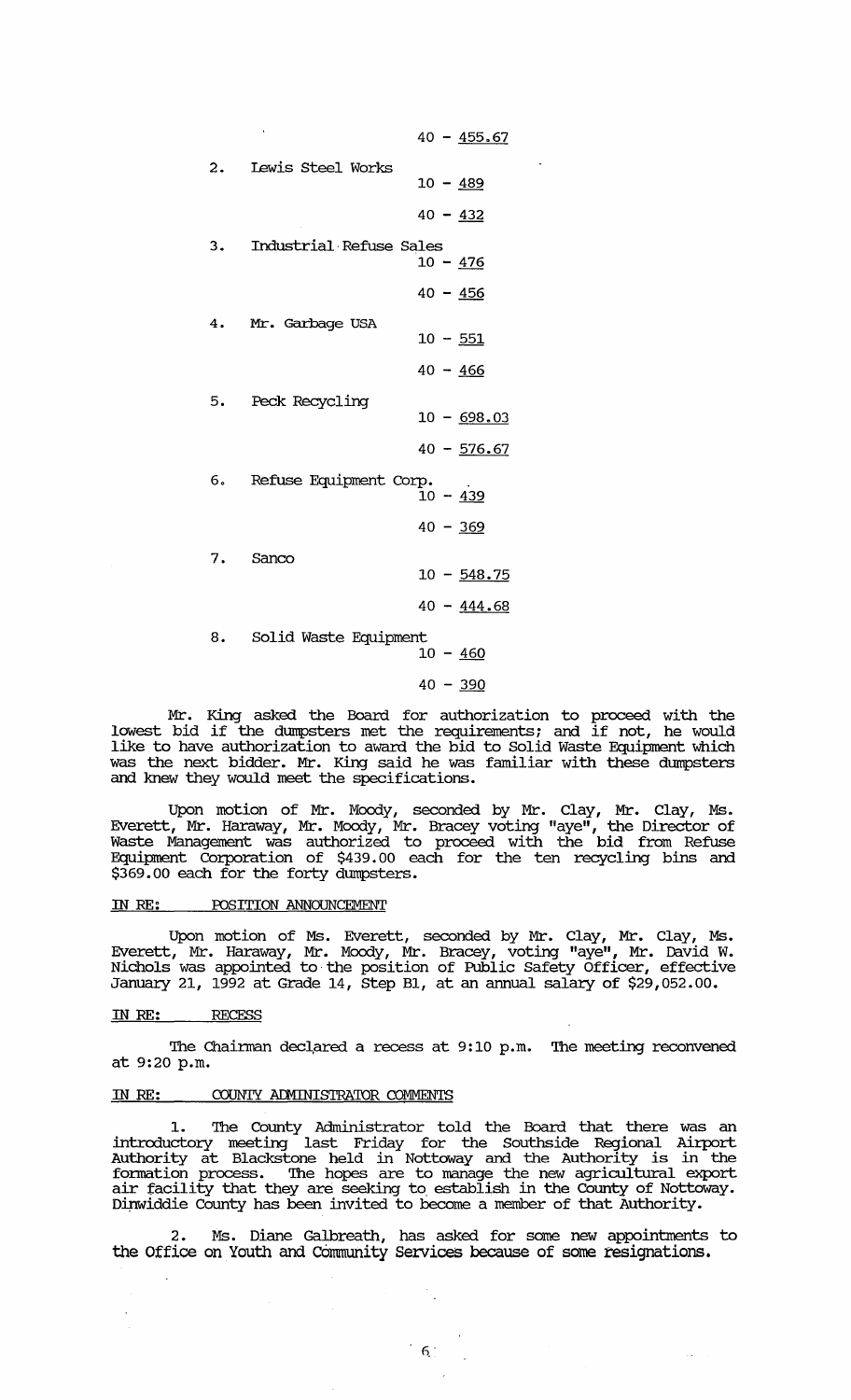Upon motion of Mr. Clay, seconded by Mr. Haraway, Mr. Clay, Ms. Everett, Mr. Haraway, Mr. Moody Mr. Bracey, voting "aye", the appointments recommended by Ms. Galbreath are to be taken under advisement for the Office on Youth and community services and postponed until the January 15, 1992 meeting.

STORE TO SALE TO ALTER

3. The County Administrator informed the Board that the survey from VACO was to help them develop a better understanding of the interest and capabilities of individuals who serve county governments throughout the Connnonwealth. with many of the changes which have taken place in recent months, especially as a result of recent elections, their data base needs to be updated.

# IN RE: APFUINIMENT **--** CRATER CRIMINAL JUSTICE ACADEMY

! , '

:~~~.~ ~.7·i~"· : ; ~". I

Mr. Moody nominated Mr. John Talmage for reappointment to the Crater Criminal Justice Academy. Mr·. Haraway seconded the motion.

Upon motion of Mr. Moody, seconded by Mr. Harawgy, Mr. Clay, Ms. Everett, Mr. Haraway, Mr. Moody, Mr. Bracey, voting "aye",

BE IT RESOLVED BY THE BOARD OF SUPERVISORS OF DINWIDDIE COUNTY, VIRGINIA, that Mr. John Talmage is hereby reappointed to the Crater Criminal Justice Academy for a tenn of 'four years, expiring December 31, 1995.

#### IN RE: APPOINIMENTS -- CRATER PIANNING DISTRICT COMMISSION **COMMISSIONERS**

Mr. Moody nominated Ms. LeeNora Everett for appointment to the Crater Planning District Commission; seconded by Mr. Clay. Mr. Clay, Ms. Everett, Mr. Haraway, Mr. Moody, Mr. Bracey voting "aye",

BE IT RESOLVED BY THE BOARD OF SUPERVISORS OF DINWIDDIE COUNTY, VIRGINIA, that Ms. LeeNora Everett is· hereby appointed to the Crater Planning District comnission for a tenn of four years, expiring December 31, 1995.

The two other appointments to the Crater Planning District corrrrnission are postponed until the January 15, 1992 meeting.

# IN RE: APPOINIMENT -- DINWIDDIE COUNTY AIRPORT INIUSTRIAL AD'IHORITY

Ms. Everett nominated Ms. Martha Burton for appointment to the Dinwiddie County Airport and Industrial Authority and Ms. Barbara Shell for reappointment to the Dinwiddie County Airport and Industrial Authority. Mr. Haraway seconded the motion. Mr. Haraway made the motion to close nominations, which was seconded by Mr. Clay. Mr. Clay, Ms. Everett, Mr. Haraway, Mr. Moody, Mr. Bracey voting "aye", the nominations were closed.

Upon motion of Mr. Clay, seconded by Mr. Haraway, Mr. Clay, Ms. Everett, Mr. Haraway, Mr. Moody, Mr. Bracey voting "aye",

BE IT RESOLVED BY THE BOARD OF SUPERVISORS OF DINWIDDIE COUNTY,<br>VIRGINIA, that Ms. Martha Burton and Ms. Barbara Shell are hereby that Ms. Martha Burton and Ms. Barbara Shell are hereby appointed to the Dinwiddie County Airport and Industrial Authority for a tenn of three years, expiring January 31, 1995.

# IN RE: APPOINTMENTS -- DINWIDDIE COUNTY WATER AUTHORITY

Mr. Haraway nominated Mr. Jack DeBoer and Mr. N.C. Olgers for reappointment to the Dinwiddie County· Water Authority, which was seconded by Mr. Clay.

Upon motion of Mr. Haraway, seconded by Mr. Clay, Mr. Clay, Ms. Everett, Mr. Haraway, Mr. Moody, Mr. Bracey voting "aye",

BE IT RESOLVED BY THE BOARD OF SUPERVISORS OF DINWIDDIE COUNTY, VIRGINIA, that Mr. Jack DeBoer and Mr. N.C. Olgers are hereby reappointed to the Dinwiddie County Water Authority for a tenn of four years, expiring December 31, 1995.





 $\Box$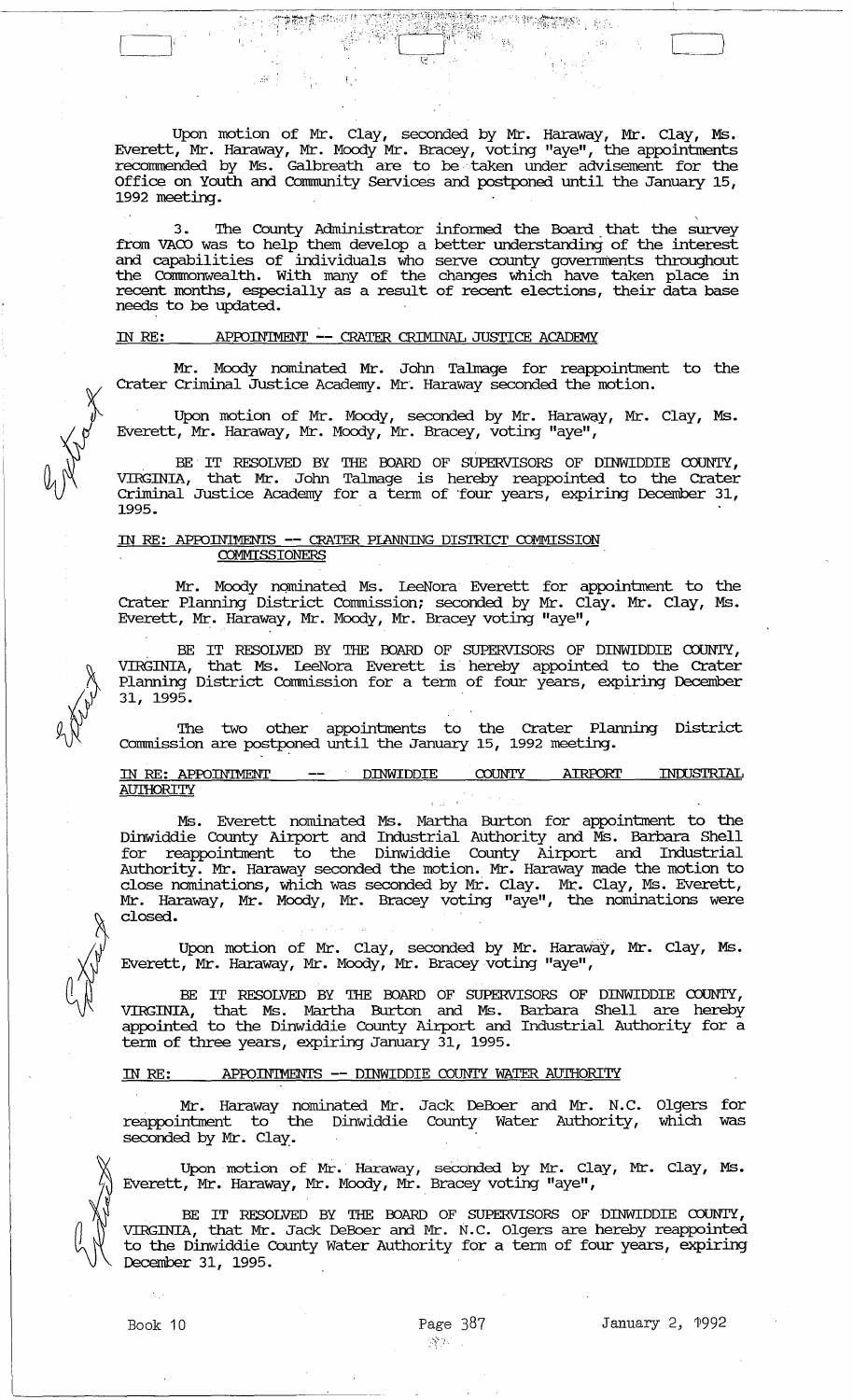#### IN RE: APPOINIMENT -- DINWIDDIE COUNTY PLANNING COMMISSION

Mr. Haraway nominated Mr. Harrison Moody for reappointment to the Dinwiddie County Planning Commission which was seconded by Ms. Everett.

Upon motion of Mr. Haraway, seconded by Ms. Everett, Mr. Clay, Ms. Everett, Mr. Haraway, Mr. Moody, Mr. Bracey voting "aye",

BE IT RESOLVED BY THE BOARD OF SUPERVISORS OF DINWIDDIE COUNTY, VIRGINIA, that Mr. Harrison Moody is hereby reappointed to the Dinwiddie County Planning Commission for a term of four years, expiring December 31, 1995.

#### IN RE: BOARD MEMBER COMMENTS

1. Mr. Moody said he wanted to infonn the public that the Virginia Air Pollution Control Board's public hearing would be held Friday evening at 6:30 P.M. for the power plant.

2. Ms. Everett announced the Open House for the Recreation Department would be held at 7:00 P.M. in the Extension Room, Tuesday, January 14, 1992, and invited the public to attend.

3. Mr. Bracey wished everyone a Happy New Year and said he was looking forward to working with the Board and the citizens.

#### IN RE: EXECUTIVE SESSION

Upon motion of Mr. Clay, seconded by Mr. Haraway, Mr. Clay, Ms. Everett, Mr. Haraway, Mr. Moody, Mr. Bracey, voting "aye", pursuant to the Virginia Freedom of Information Act, Section 2.1-344(a) (1) personnel; and (5) industrial matters, the Board moved into Executive Session at 9:26 p.m. A vote having been made and approved, the meeting reconvened into Open session at 10:23 p.m.

## IN RE: CERTIFICATION OF EXECUTIVE MEETING

Upon motion of Mr. Moody, seconded by Mr. Clay, Mr. Clay, Ms. Everett, Mr. Haraway, Mr. Moody, Mr. Bracey, voting "aye", the following certification resolution was adopted:

WHEREAS, the Board of SUpervisors of Dinwiddie County convened an executive meeting on this date pursuant to an affirmative recorded vote and in accordance with the provisions of The Virginia Freedom of Information Act; and

WHEREAS, Section 2.1-344.1 of the Code of Virginia requires a certification by the Board of Supervisors of Dinwiddie County, that such Executive meeting was conducted in confonnity with the Virginia law;

NOW THEREFORE BE IT RESOLVED that the Board of Supervisors of Dinwiddie County, Virginia, hereby certifies that, to the best of each member's knowledge, (1) only public business matters lawfully exempted from open meeting requirements by Virginia law were discussed in the executive meeting to which this certification resolution applies; and (2) only such public business matters as were identified in the motion convening the executive meeting were heard, discussed or considered by the Board of supervisors of Dinwiddie County, virginia.

## IN RE: DINWIDDIE INTERSTATE INDUSTRIAL CENTER -- COMMONWEALTH GAS

Upon motion of Mr. Clay, seconded by Mr. Haraway, Mr. Clay, Ms. Everett, Mr. Haraway, Mr. Moody, Mr. Bracey voting "aye", authorization was approved for the payment of \$23,579.80 to Columbia Gas and Connnonweal th Gas in order to cover cost of running 6,000 feet of gas lines to the Dinwiddie Interstate Industrial Center.

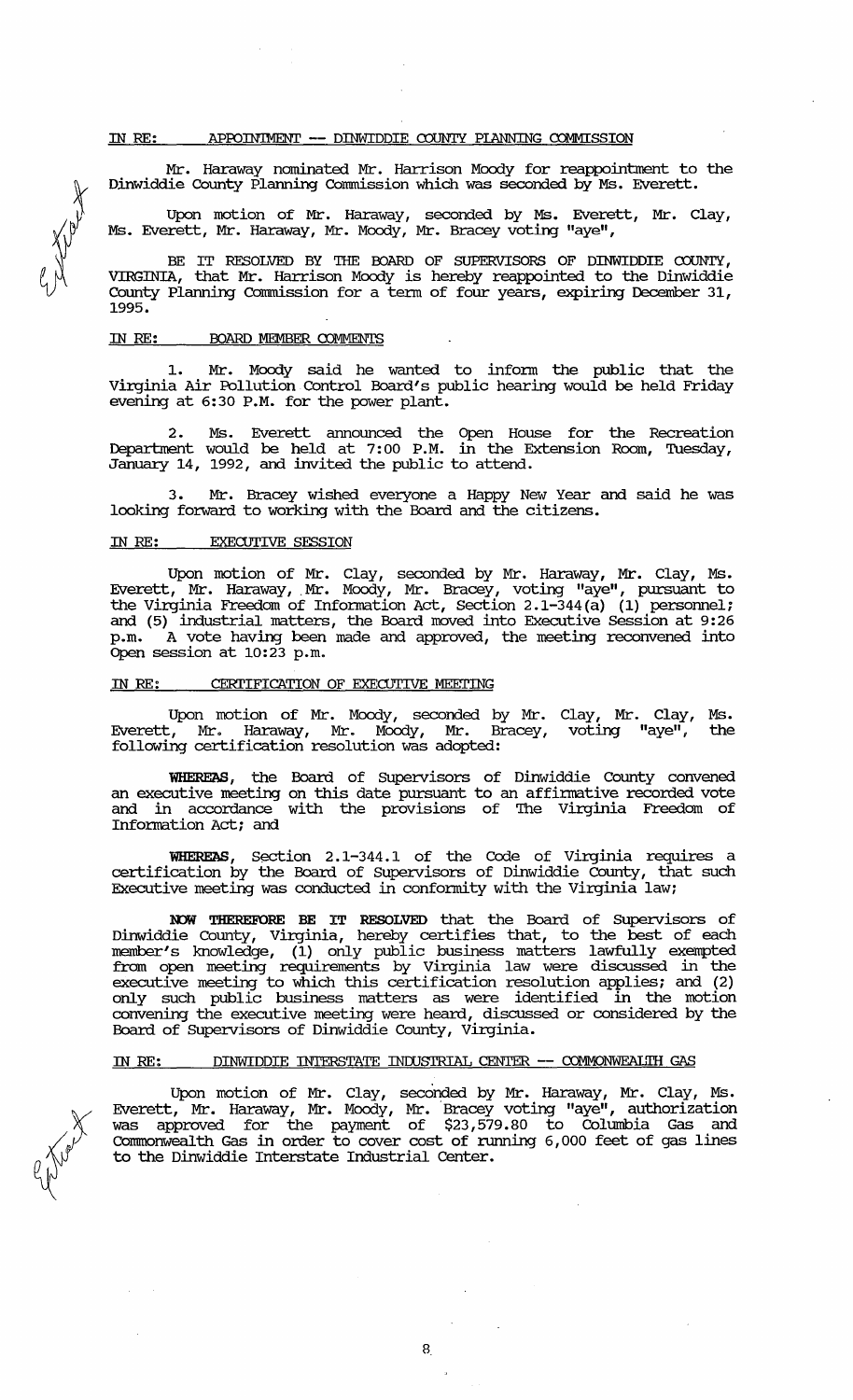#### ADJOURNMENT IN RE:

Upon motion of Mr. Moody, seconded by Mr. Clay, Mr. Clay, Ms.<br>Everett, Mr. Haraway, Mr. Moody, Mr. Bracey voting "aye", the meeting<br>adjourned at 10:48 p.m. to be continued until January 15, 1992 at 1:00<br>p.m. at the Pamplin  $\ddot{\phantom{a}}$ 

辦場館

Edward A. Bracey, Jr. //<br>Chairman Board of Supervisors

。<br>「小海路水源

 $\langle \sigma_{\rm M}^2 \rangle$ 

ATTEST: UU Dewey P. (Cashwell, Jr. County Administrator l.

Page 388